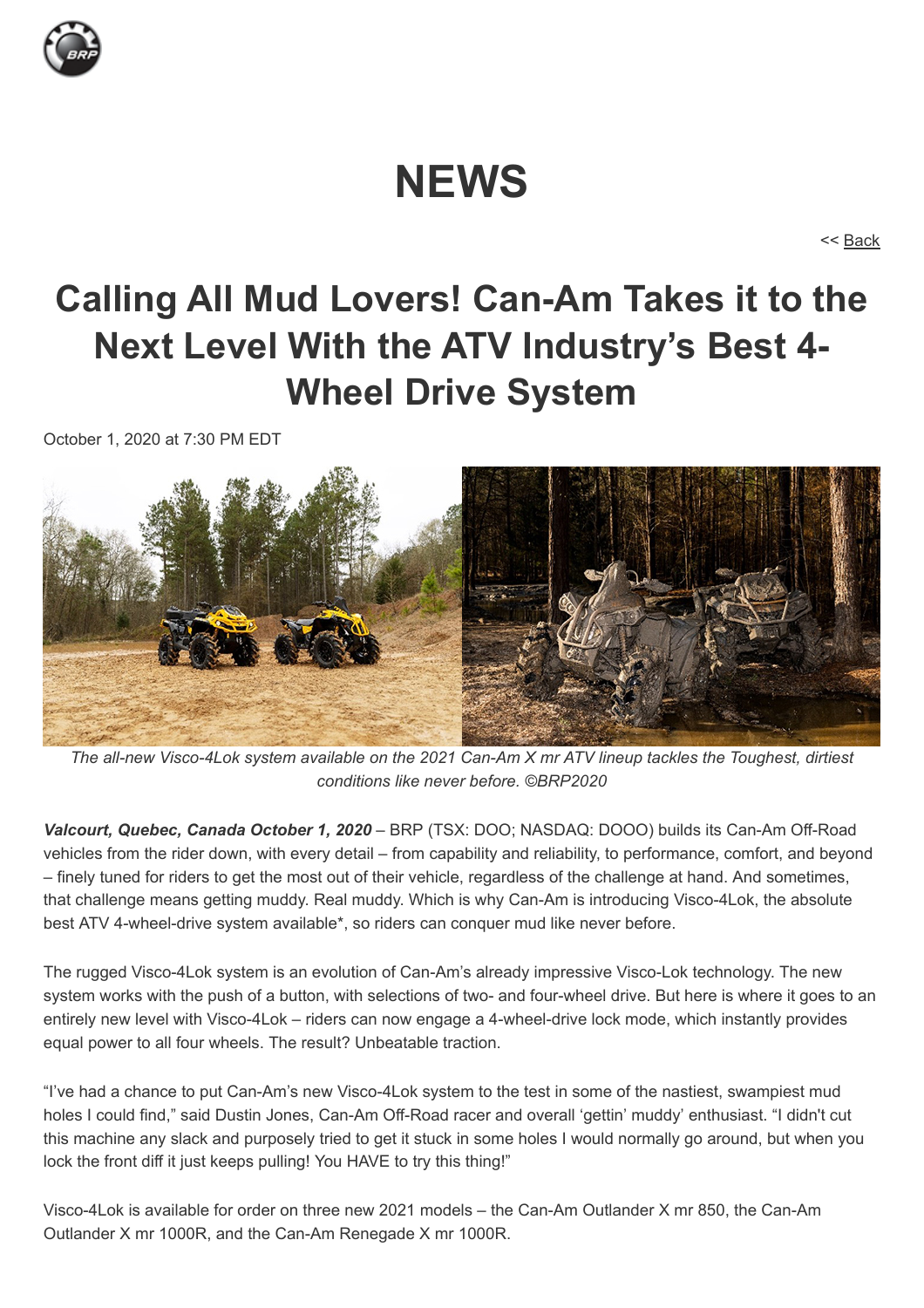#### **Time to Work and Play**

While some people love their days in the mud, others are out working land and getting the job done, needing a reliable and tough vehicle that delivers day in and day out. That's where the Can-Am Defender PRO vehicle lineup rises above the competition. With its incredible versatility, the Defender PRO lets people do more, haul more, and tow with confidence while navigating demanding terrain when hunting, working, or going on a recreational ride. It is the ideal ride for farmers, ranchers, and landowners who need a machine that works as hard as they do. Every Can-Am Defender PRO features an industry-leading six-foot multifunctional cargo box along with a lower box storage area accessible from both sides. And new for 2021, are Defender PRO Limited and Defender PRO Lone Star packages.

### **2021 Can-Am Defender PRO Limited**

The Can-Am Defender PRO Limited features a fully enclosed cab with climate control – the industry's first cab HVAC with a long box – to maintain the perfect temperature year-round. The cab also makes it extremely quiet, enhancing comfort during tough work days or while cruising with friends or family.

## **2021 Can-Am Defender PRO Lone Star**

The Can-Am Defender is synonymous with the Texan way of life – hardworking and dependable. And new for this year, Can-Am is adding a Defender PRO to its acclaimed Lone Star lineup. After all, everything is bigger in Texas. This new package comes standard with premium Lone Star badging and seats, a heavy-duty front bumper, and an aluminum rock slider for enhanced protection to tackle whatever is thrown your way.

Both of these new packages feature a new power tilt bed, making it even easier to haul and dump more cargo wherever it needs to go. They also come standard with a 4,500lb winch, bolstered seats, signature LED lights, and a 7.6-in. digital display with keypad.

Can-Am has the right machine, part, or accessory to ensure you are able to get the most out of whatever you're asking your machine to do. For more technical details and product specs, as well as information about the complete MY21 lineup of Can-Am Off-Road vehicles, visit [https://can-am.brp.com/off-road/.](https://can-am.brp.com/off-road/)

-30-

#### **About BRP**

We are a global leader in the world of powersports vehicles, propulsion systems and boats, built on over 75 years of ingenuity and intensive consumer focus. Our portfolio of industry-leading and distinctive products includes Ski-Doo and Lynx snowmobiles, Sea-Doo watercraft, Can-Am on- and off-road vehicles, Alumacraft, Manitou, Quintrex, Stacer and Savage boats, Evinrude and Rotax marine propulsion systems as well as Rotax engines for karts, motorcycles and recreational aircraft. We complete our lines of products with a dedicated parts, accessories and apparel business to fully enhance the riding experience.

With annual sales of CA\$6.1 billion from over 120 countries, our global workforce is made up of approximately 12,600 driven, resourceful people.

#### [www.brp.com](http://www.brp.com/) [@BRPNews](https://twitter.com/BRPnews)

Ski-Doo, Lynx, Sea-Doo, Can-Am, Rotax, Evinrude, Manitou, Alumacraft, Telwater and the BRP logo are trademarks of Bombardier Recreational Products Inc. or its affiliates. All other trademarks are the property of their respective owners.

## **For information:**  Brian Manning Lead, Global Consumer Public Relations